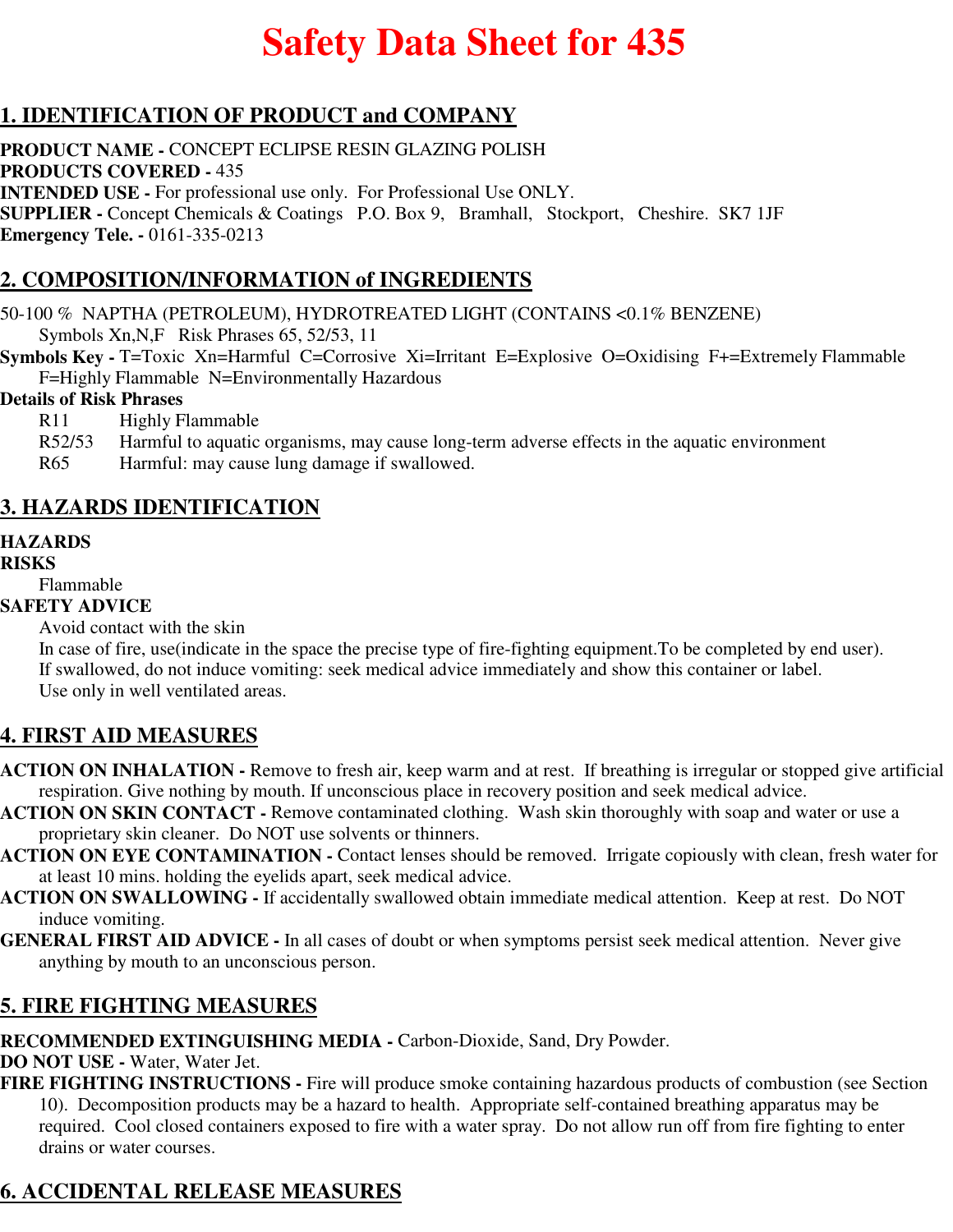Exclude sources of ignition and ventilate the area. Exclude non-essential personnel. Avoid breathing vapours. Refer to protective measures listed in sect. 7&8. Contain and collect spillages with non-combustible absorbent materials e.g. sand, earth and place in suitable container for disposal in accordance with the waste regulations Clean preferably with a detergent, avoid use of solvents. Do not allow to enter drains or water courses. If it does the local water company should be contacted immediately, in case of contamination of streams rivers or lakes the National Rivers Authority

# **7. STORAGE AND HANDLING**

- **STORAGE PRECAUTIONS** If designated flammable is subject to the Highly Flammable Liquids & Liquefied Petroleum Gases Regulations. Up to 50lts may be kept in workroom fireproof cupboard or bin, otherwise in a separate room Observe the label precautions. Store between 5 & 25øC in a dry well ventilated place away from sources of heat, ignition and direct sunlight. No smoking. Prevent unauthorised access. Containers which are opened should be properly resealed and kept upright to prevent leakage. Store away from oxidising agents and strongly alkaline and acidic materials. The principles contained in the HSE's guidance note Storage of Packaged Dangerous Substances should be observed when storing this product.
- **HANDLING PRECAUTIONS** Vapours are heavier than air and may spread along floors. They may form explosive mixtures with air. Prevent creation of explosive or flammable mixtures and avoid vapour concs higher than the OEL Do not use in areas where potential sources of ignition exist. Electrical equipment should be protected to the appropriate standard. Use non sparking tools & exclude sources of heat, sparks & flames Avoid skin & eye contact. For personal protection see Sect.8. Good housekeeping and regular removal of waste materials will minimise risks. Keep container tightly closed. Never use pressure to empty, container is not a pressure vessel. Always keep in containers made of the same material as the supply container.

# **8. EXPOSURE CONTROLS AND PERSONAL PROTECTION**

#### **OCCUPATIONAL EXPOSURE LIMITS**

NAPTHA (PETROLEUM), HYDROTREATED LIGHT (CONTAINS <0.1% BENZENE) Long Term: 1000 mgm/m3 Notation SUP OES **NOTES -** Sen =Respiratory Sensitizer OES = Occupational Exposure Standard

MEL = Maximum Exposure Limit

OEL's are from EH40 except where marked SUP which are assigned by the supplier of the substance

- **ENGINEERING PRECAUTIONS** Provide adequate ventilation. Where reasonably practicable this should be achieved by the use of local exhaust ventilation and good general extraction. If extraction methods are insufficient to maintain concentrations of particulates and/or solvent vapours below relevant OEL's, suitable respiratory protective equipment should be worn.
- **GENERAL PRECAUTIONS** All ppe, including rpe, used to control exposure to hazardous substances must be selected to meet the requirements of the COSHH regulations.
- **RESPIRATORY PROTECTION** Air fed respiratory equipment should be worn when sprayed if levels cannot be controlled below OEL's and engineering methods cannot be reasonably improved.
- **HAND PROTECTION Full physical protection is best. Seek relevant advice from glove manufacturers. Barrier cream may** be of help but should not be applied after exposure has occurred.

**EYE PROTECTION -** Eye protection designed to protect against liquid splashes should be worn.

**SKIN PROTECTION -** Cotton or cotton/synthetic overalls or coveralls are normally suitable. Grossly contaminated clothing should be removed and the skin washed with soap & water or a proprietary skin cleaner.

# **9. PHYSICAL AND CHEMICAL PROPERTIES**

**Physical State -** WHITISH FLUID **Flash Point Lower Explosion Limit -** 0.9% vol\par

# **10. STABILITY AND REACTIVITY**

Stable under the recommended storage & handling conditions (see Sect.7). In a fire, hazardous decomposition products such as smoke, carbon monoxide, carbon dioxide, and oxides of nitrogen may be produced. Keep away from oxidising agents and strongly alkaline and acid materials to prevent the possibility of an exothermic reaction.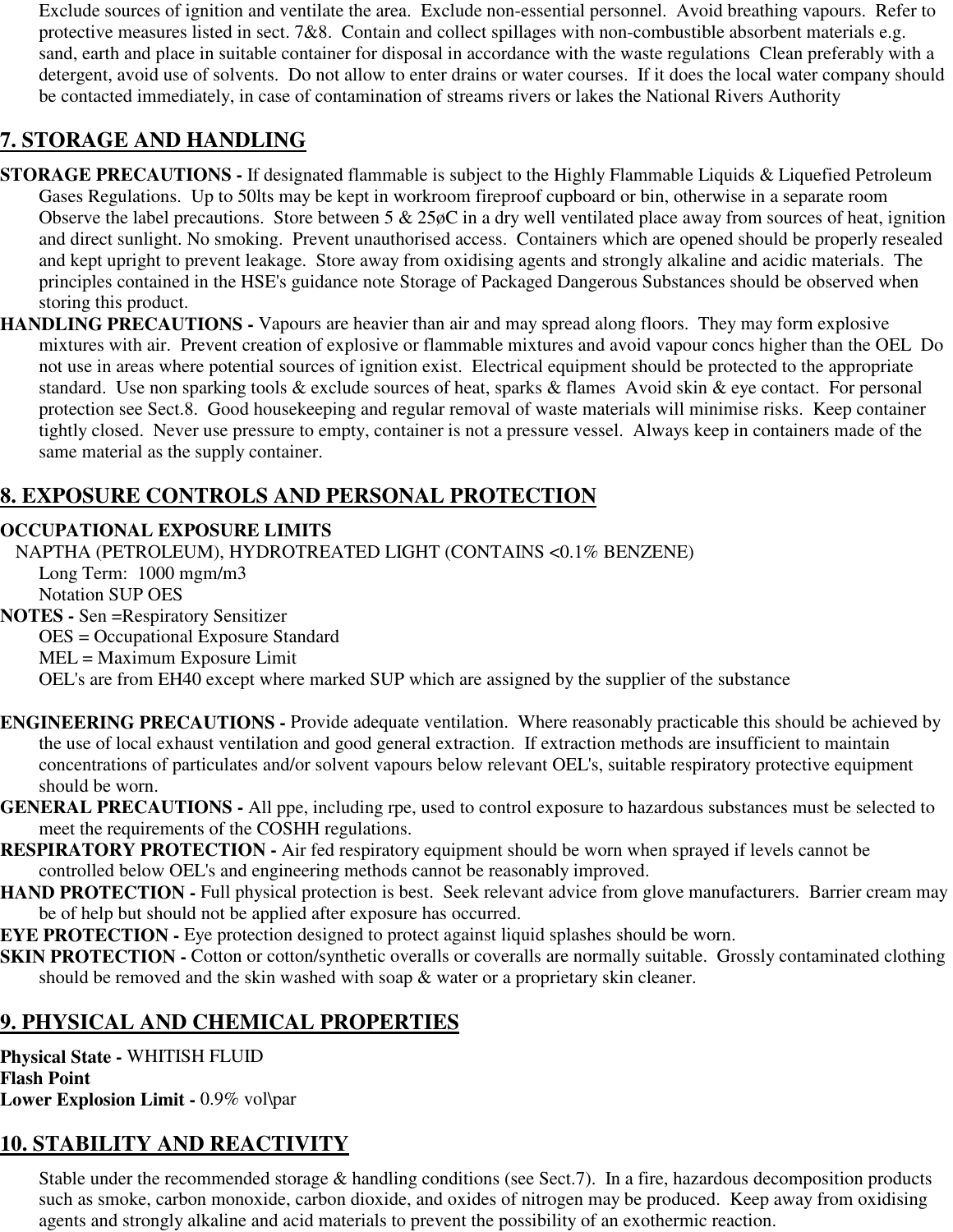# **11. TOXICOLOGICAL INFORMATION**

There is no data available on the product itself. Exposure to organic solvent vapours may result in adverse health effects such as irritation of the mucous membrane and respiratory system and adverse effects on the renal and central nervous systems. Symptons include headaches, dizziness, fatigue, muscular weakness, drowsiness and in extreme cases unconsciousness. Splashes in the eyes may cause irritation and reversible local damage. Repeated or prolonged contact with the product may lead to removal of natural fats from the skin resulting in non-allergic contact dermatitis and absorption through the skin. Splashes in or contamination of the eye may cause irritation and reversible local damage.

# **12. ECOLOGICAL INFORMATION**

There is no data available on the product itself. The product should not be allowed to enter drains or water courses or be deposited where it can affect ground or surface waters.

# **13. DISPOSAL CONSIDERATIONS**

Do not allow into drains or water courses or dispose of where ground or surface waters may be affected. Wastes, including emptied containers, are controlled wastes and should be disposed of in accordance with regulations made under the Control of Pollution (1974) & Environmental Protection (1990) Acts. Using the information in this data sheet, advice should be obtained from the Waste Regulation Authority whether the Special Waste Regulations 1980 apply.

## **14. TRANSPORT INFORMATION**

**UN No -** 1993 **Class -** 3 **Designation -** FLAMMABLE LIQUID For Transport Information other than UK Road or Rail please contact your supplier.

## **REGULATORY INFORMATION**

# **CLASSIFICATION**

**CONTAINS RISKS PHRASES**

Flammable

#### **SAFETY PHRASES**

Avoid contact with the skin

In case of fire, use(indicate in the space the precise type of fire-fighting equipment.To be completed by end user). If swallowed, do not induce vomiting: seek medical advice immediately and show this container or label. Use only in well ventilated areas.

## **16. OTHER INFORMATION**

# **Date of Origination -** 27/02/96 **Date of Last Revision -** 27/07/00

#### **Reason for Revision -**

The information contained in this safety data sheet is provided in accordance with the requirements of the Chemicals (Hazard Information & Packaging) Regulations The product should not be used for purposes other than those shown in sect.1 without first referring to the supplier and obtaining written instructions. As the specific conditions of use of the product are outside of the suppliers control, the user is responsible for ensuring that the requirements of relevant legislation are complied with.

The information contained in this Safety Data Sheet is based on the present state of knowledge and current national legislation. It provides guidance on health, safety and environmental aspects of the product and should not be construed as any guarantee of technical performance or suitability for particular applications.

Further information and relevant advice can be found in:-

The Control Of Substances Hazardous to Health Regulations 1988 (SI 1988: 1657)

The Manual Handling Operations Regulations 1992 (SI 1992: 2793)

Storage of Flammable Liquids in Containers. HS(G)51

Storage of Packaged Dangerous Substances. HS(G)71